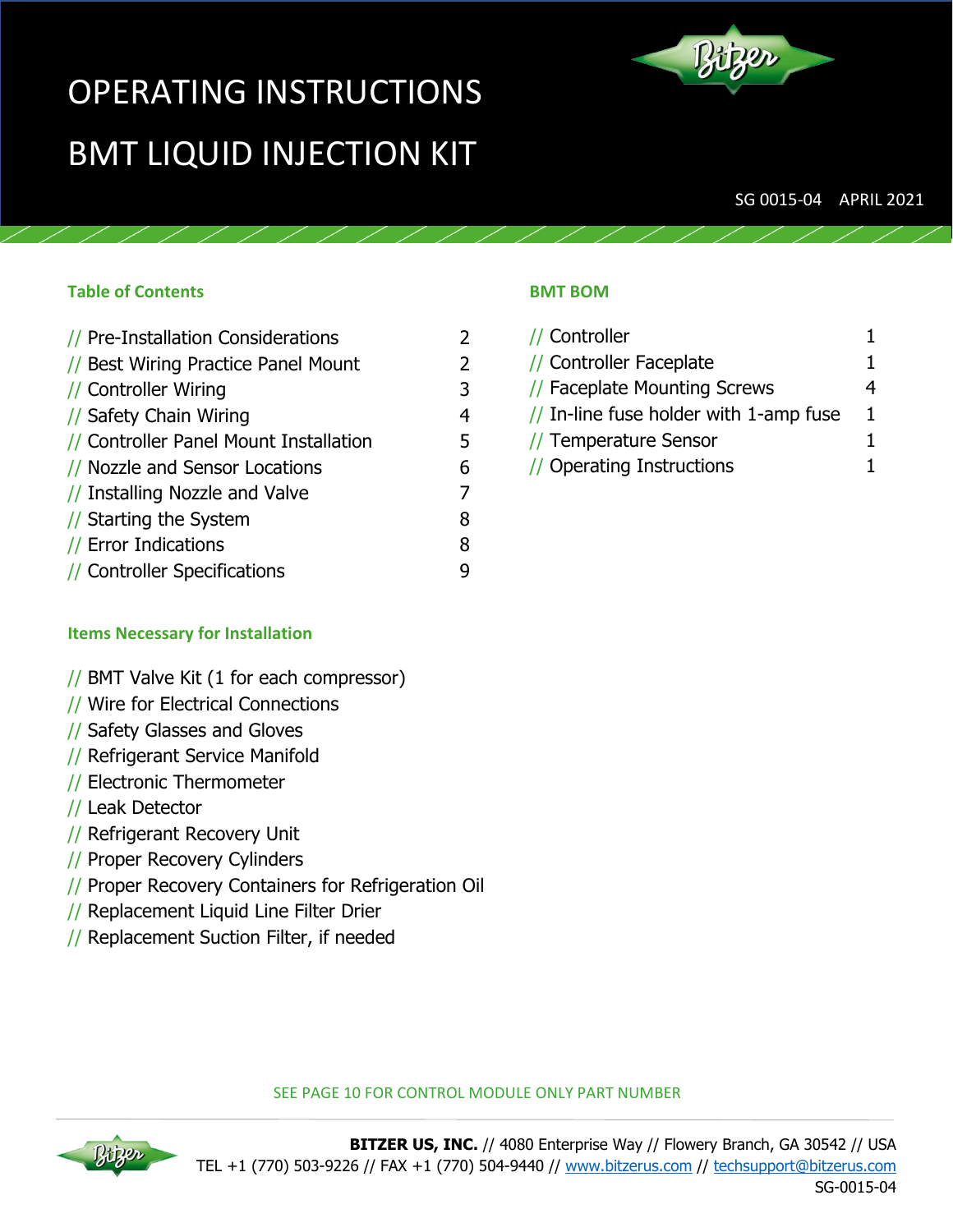# PRE-INSTALLATION CONSIDERATIONS

The refrigeration system should be thoroughly leak tested and all leaks should be repaired BEFORE installation.

For Retrofit applications, it is advisable that System Operating Conditions be recorded prior to the BMT installation. This will provide base line data and future troubleshooting information, if needed, after the BMT kit is installed.

## BEST WIRING PRACTICE FOR PANEL MOUNT

Carefully slide small flat blade under lock bridge on each side of controller to release the rear terminal connection panel.

Secure all wiring connections using the appropriate screw terminals. See next section "Wiring the Controller" for wire landings.

**Note:** Terminals 1 thru 9 are the only connections used on back of controller. [Terminals  $10 - 18$  are N/A.]

Install the Controller into panel mount faceplate opening and secure with the white locking bracket. See Section "Installing the Controller Panel Mount".









**BITZER US, INC.** // 4080 Enterprise Way // Flowery Branch, GA 30542 // USA TEL +1 (770) 503-9226 // FAX +1 (770) 504-9440 // [www.bitzerus.com](http://www.bitzerus.com/) // [techsupport@bitzerus.com](mailto:techsupport@bitzerus.com) SG-0015-04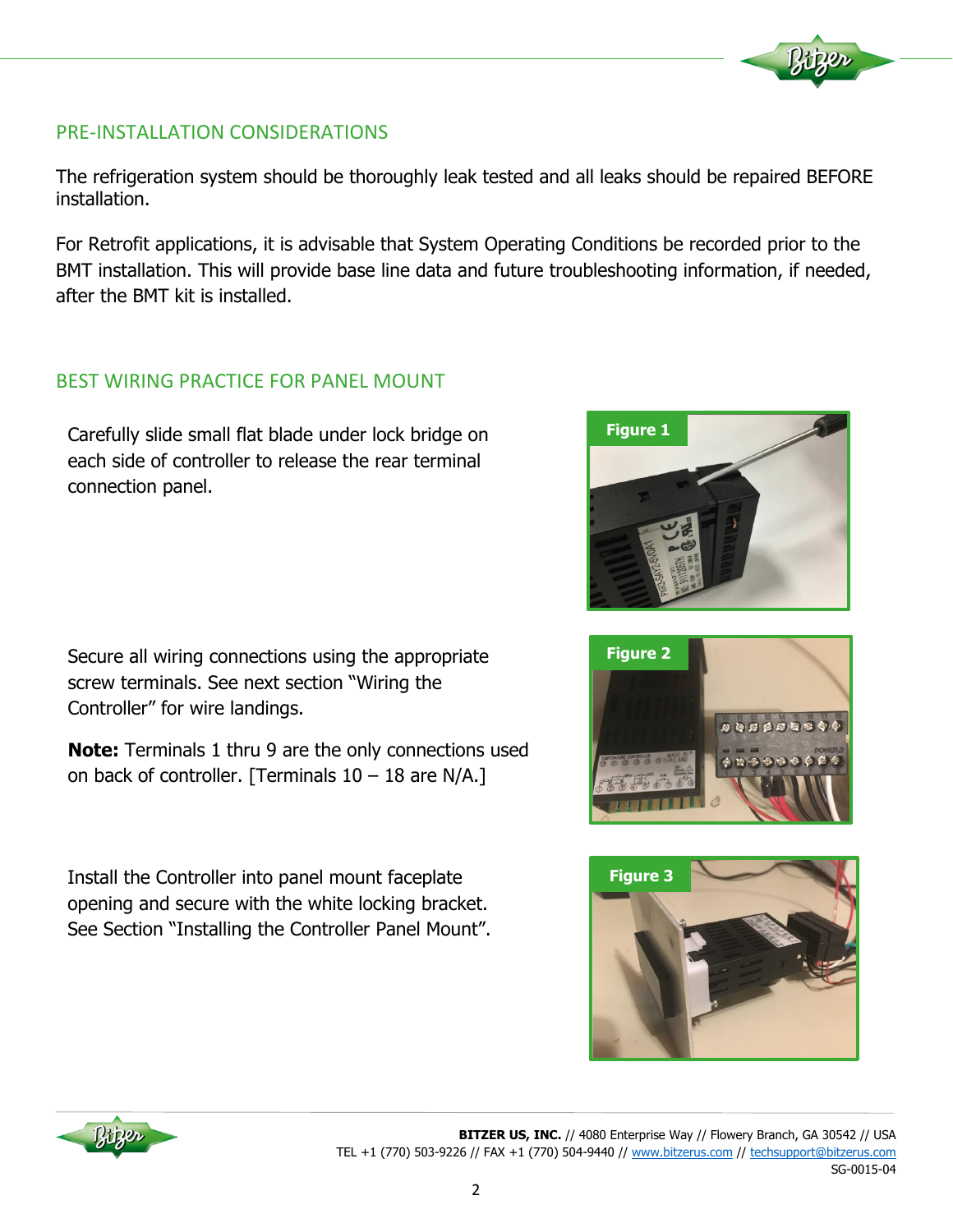## CONTROLLER WIRING

Connect the Thermistor Temperature Sensor Leads To Terminals 1 & 2.

**Note:** Leave Jumper installed across Terminals 2 & 3 for proper thermistor operation

Connect Refrigeration Injection Valve Coil to Terminals 4 & 5.

Connect Over-Temp. Safety – ALM1 - (optional) to Terminals 6 & 7.

Connect Controller Power 100 to 240 Vac to Terminals 8 & 9.

**Note:** K1 relay contact and coil must be accounted for in safety chain as a run proof.





**Figure 5**



**BITZER US, INC.** // 4080 Enterprise Way // Flowery Branch, GA 30542 // USA TEL +1 (770) 503-9226 // FAX +1 (770) 504-9440 // [www.bitzerus.com](http://www.bitzerus.com/) // [techsupport@bitzerus.com](mailto:techsupport@bitzerus.com) SG-0015-04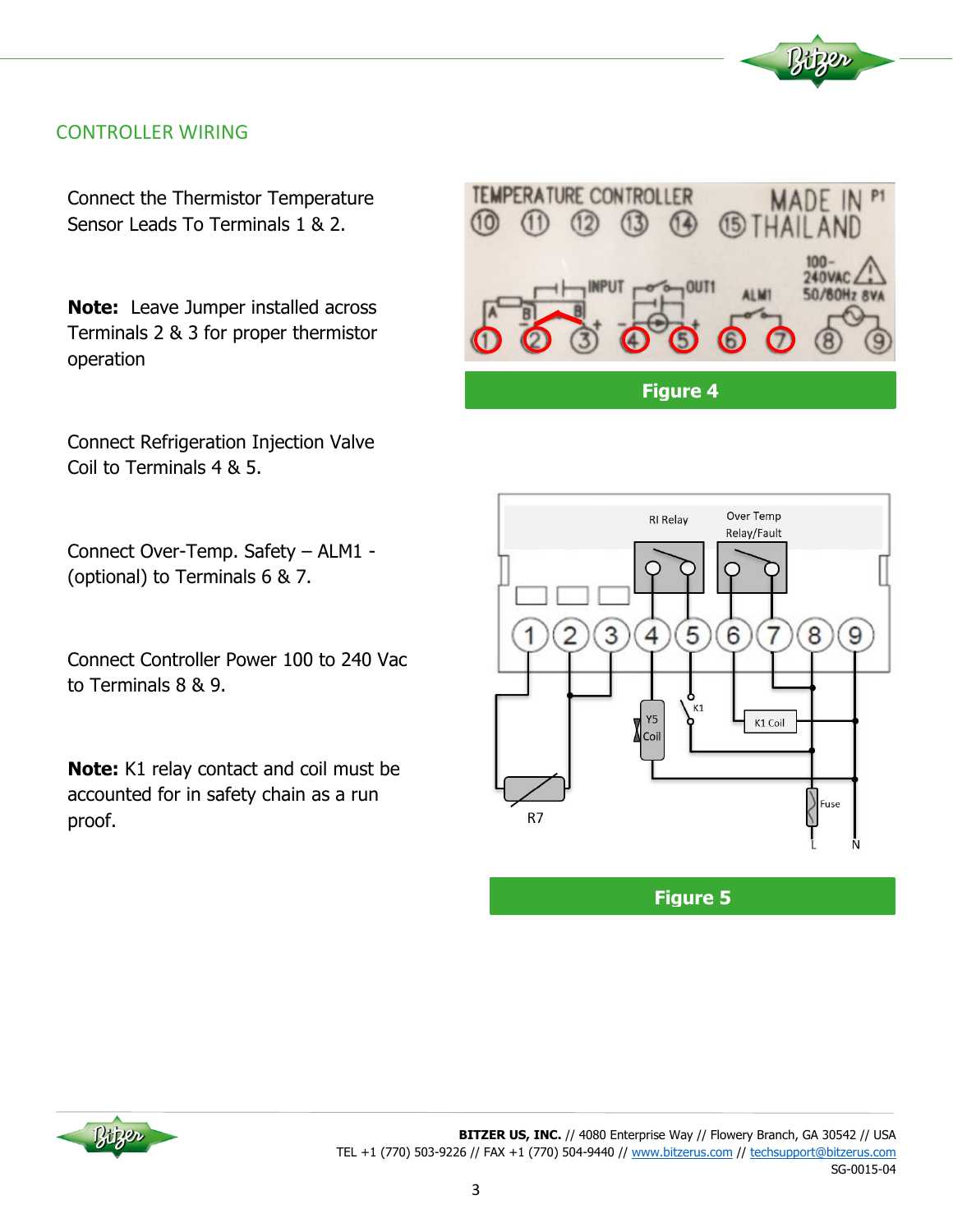

# COMPRESSOR SAFETY CHAIN WIRING RECOMMENDATIONS



**BITZER US, INC.** // 4080 Enterprise Way // Flowery Branch, GA 30542 // USA TEL +1 (770) 503-9226 // FAX +1 (770) 504-9440 // [www.bitzerus.com](http://www.bitzerus.com/) // [techsupport@bitzerus.com](mailto:techsupport@bitzerus.com) SG-0015-04

Bitzer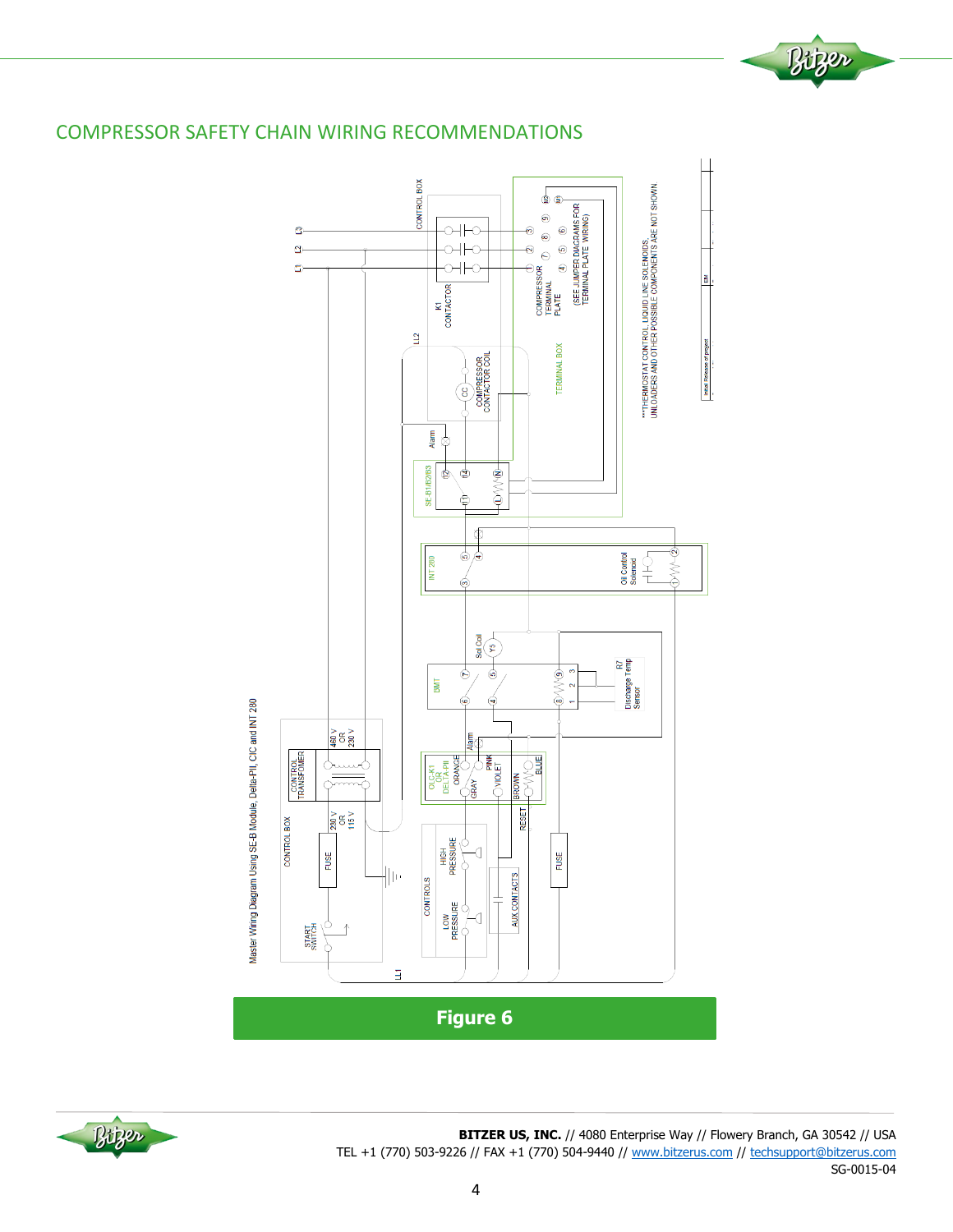# CONTROLLER PANEL MOUNT INSTALLATION

- 1. Turn electrical power off to the compressor.
- 2. Locate an area on the compressor control panel appropriate for the BMT controller.
- 3. Using a 2- ¼" hole saw, cut a hole in the panel.
- 4. Please review **Best Wiring Practice** before proceeding.
- 5. Slide controller into the faceplate and insert the controller into the panel cutout.
- 6. Slide on and lock the white mounting clamp then gently tighten the screws. DO NOT OVER-TIGHTEN MOUNTING SCREWS.
- 7. Reattach the prewired back panel to the controller.

**Note:** The faceplate, when properly mounted, provides an NEMA 4/IP65 rating.





**Liper**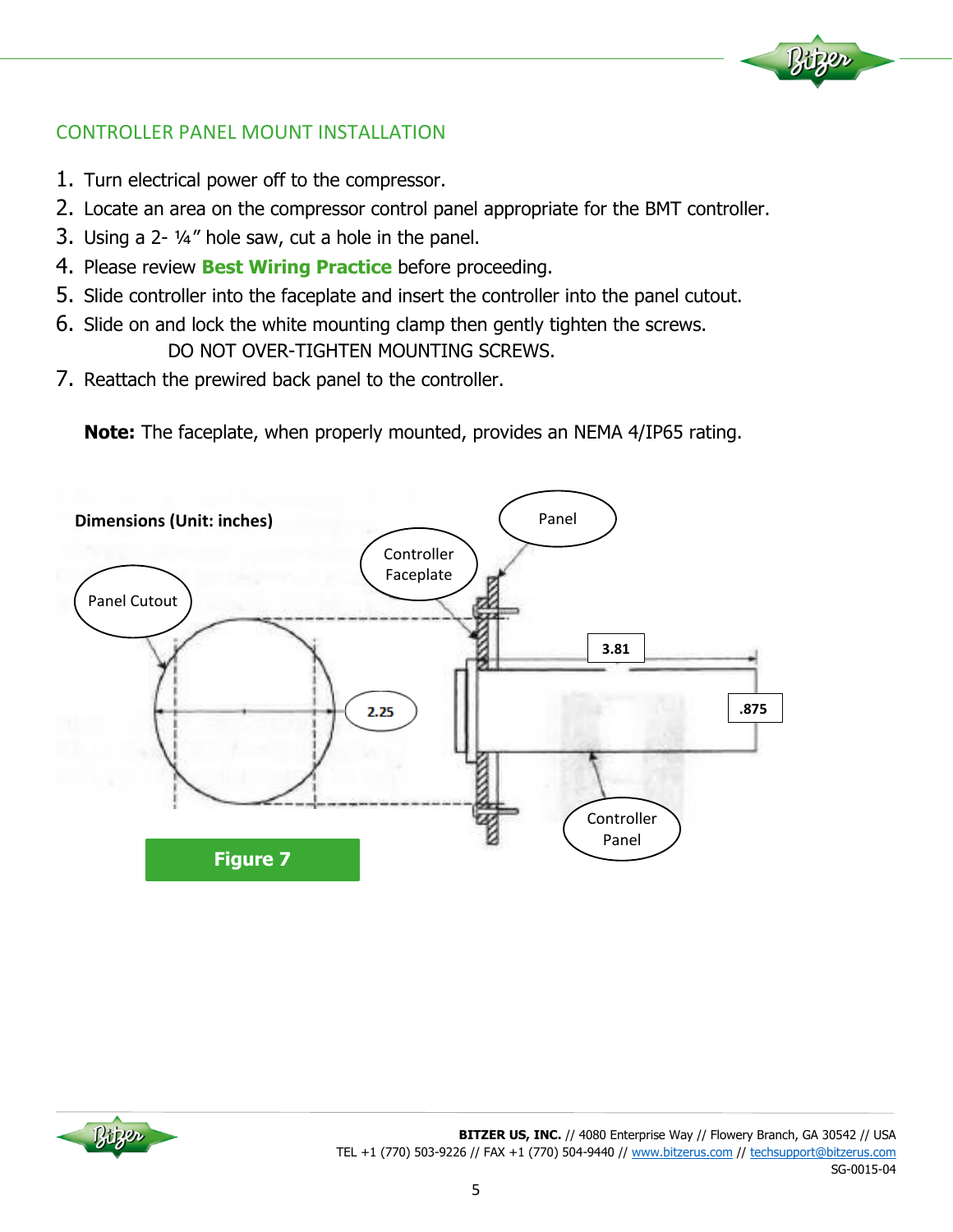# NOZZLE AND SENSOR LOCATIONS



- Connecting Positions 3 Discharge Gas Temperature sensor
	- 4 Injection Nozzle
	- 4a Second Injection nozzle (6JE … 6FE)
- 1. Remove the sealing plug (1/8" NPTF) and replace it with the discharge gas temperature sensor. (tightening torque: 35-40 Nm or 25 to 29 ft. lbs.)
- 2. Guide the sensor cable to the control device.
- 3. Before installation, make sure that the injection nozzle area is clean.
- 4. Remove the (1/8" NPTF) sealing plug, then wrap Teflon tape around 1/8" NPTF conical injection nozzle threads and screw the injection nozzle into place. (torque:  $10 - 13$  Nm or 7 to 9 ft. lbs.)
- 5. Mount the injection solenoid valve to the injector.
- 6. To avoid undefined vibrations and tensions in the connecting line, secure the injection valve with the included mounting bracket to cylinder head. (See BITZER Technical Bulletin TB-0060)

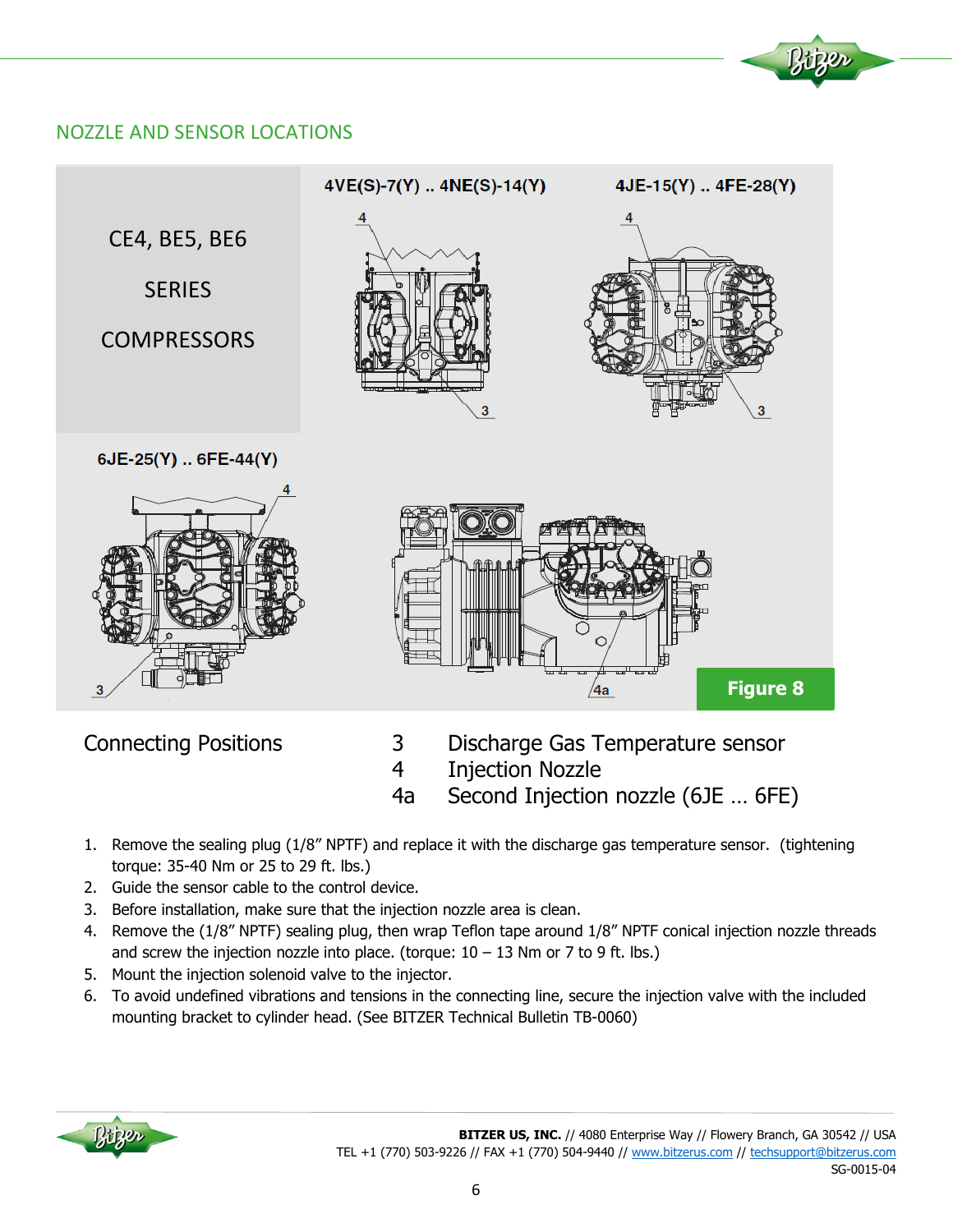## INSTALLING NOZZLE AND VALVE



Information

When positioning the fixing plate and the pipe clip on the cylinder head, the direction of the pipe entry into the valve needs to be considered.

 $\frac{1}{2}$  To this end, loosen the respective screw on the cylinder head. If required, add a spacer sleeve.

 $\frac{1}{2}$  Re-attach the support bracket using the enclosed, extended screw (tightening torque 80Nm) and tighten the pipe clip around the liquid line.

// Press the solenoid coil onto the armature until it engages.

// Insert the electric connector of the device with its seal and screw it down (tightening torque 5 Nm).



**CE4 Series 4VE(S)-7 … 4NES-20 Figure 9**



**BE5 Series 4JE-15 … 4FE-35 Figure 10**





**BE6 Series 6JE-25 ... 6FE-50 <b>Figure 11** Figure 11



**BITZER US, INC.** // 4080 Enterprise Way // Flowery Branch, GA 30542 // USA TEL +1 (770) 503-9226 // FAX +1 (770) 504-9440 // [www.bitzerus.com](http://www.bitzerus.com/) // [techsupport@bitzerus.com](mailto:techsupport@bitzerus.com) SG-0015-04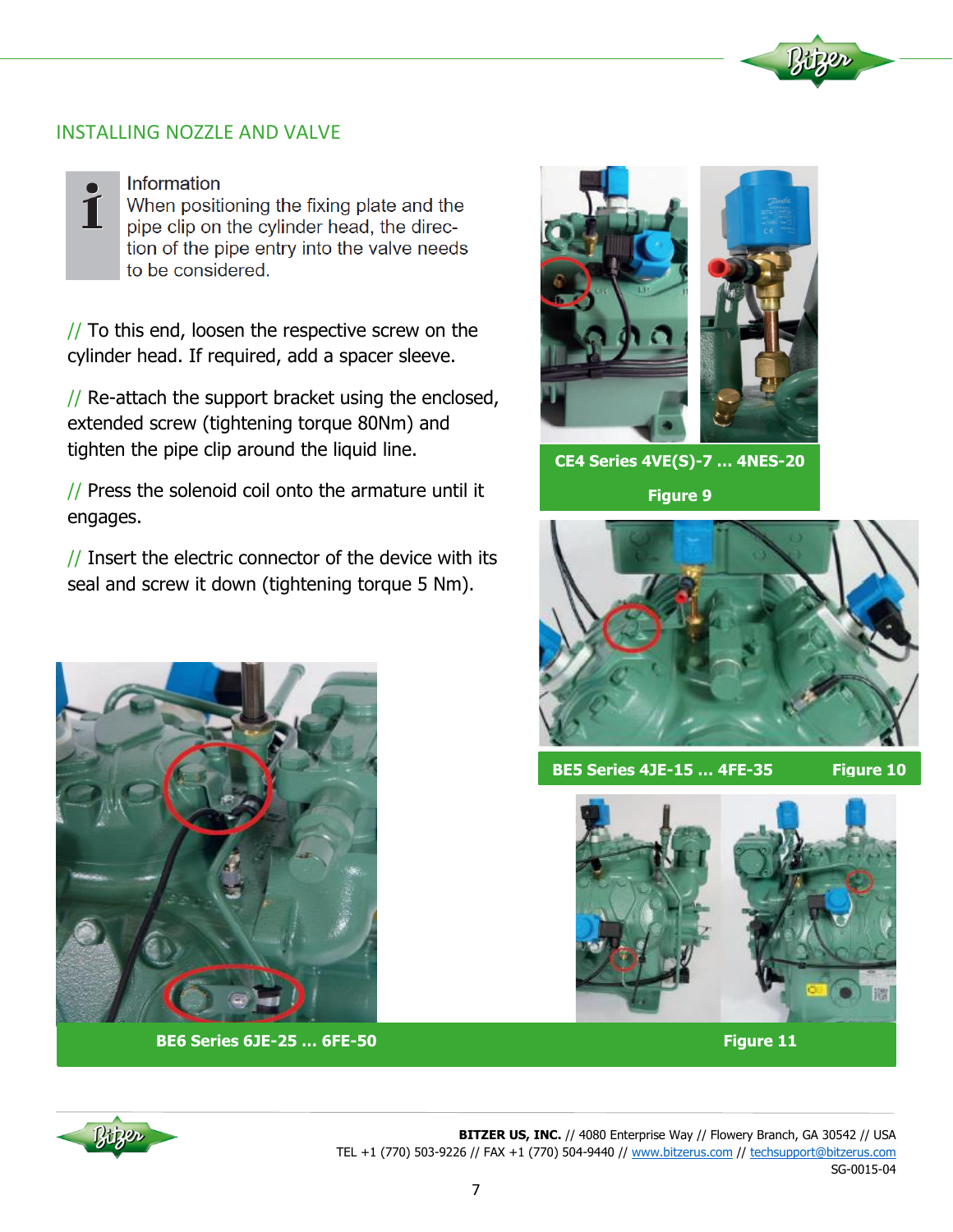

# STARTING THE SYSTEM

- 1. Turn the electrical power on
- 2. The BMT controller will turn on and display the temperature of the discharge chamber of the compressor head.
- 3. The injection kit for semi-hermetic reciprocating compressors is shipped with the control values set as shown in the chart below:

| Valve Off                | Valve On        | High Temp Alarm |
|--------------------------|-----------------|-----------------|
| $235^{\circ}F$           | $250^{\circ}$ F | $285^{\circ}F$  |
| HT alarm automatic reset |                 |                 |

EXAMPLE: RI Valve turns on at 250°F, the High Temp (HT) alarm will activate at 285°F and stop the compressor via the K1 relay contactor and solenoid. The compressor will automatically reset when the compressor cools down to 235ºF.

## ERROR INDICATIONS

This controller has a display function to indicate an error code. If an error code is displayed, please eliminate the cause of the error immediately. After the cause is eliminated, turn off module power, and then restart the controller.

An Open thermocouple or poor connection will generate UUUU display on the display. A shorted thermocouple **or** missing terminal 2 & 3 jumper will generate LLLL on the display.

| Error Code  | Possible Cause                                                                                        |
|-------------|-------------------------------------------------------------------------------------------------------|
| UUUU        | 1 - Thermocouple burned out                                                                           |
| UUUU        | 2 - RTD (A) leg burned out                                                                            |
|             | 3 - PV value exceeds P-SU by 5% FS                                                                    |
| TITE        | 1 - PV value <-1999                                                                                   |
| LLLL        | Note: In case of RTD input "LLLL" is not<br>displayed, even if the temperature<br>becomes below -150C |
| <b>FALT</b> | 1 - Fault in the control                                                                              |
|             | Note: Replace the controller                                                                          |

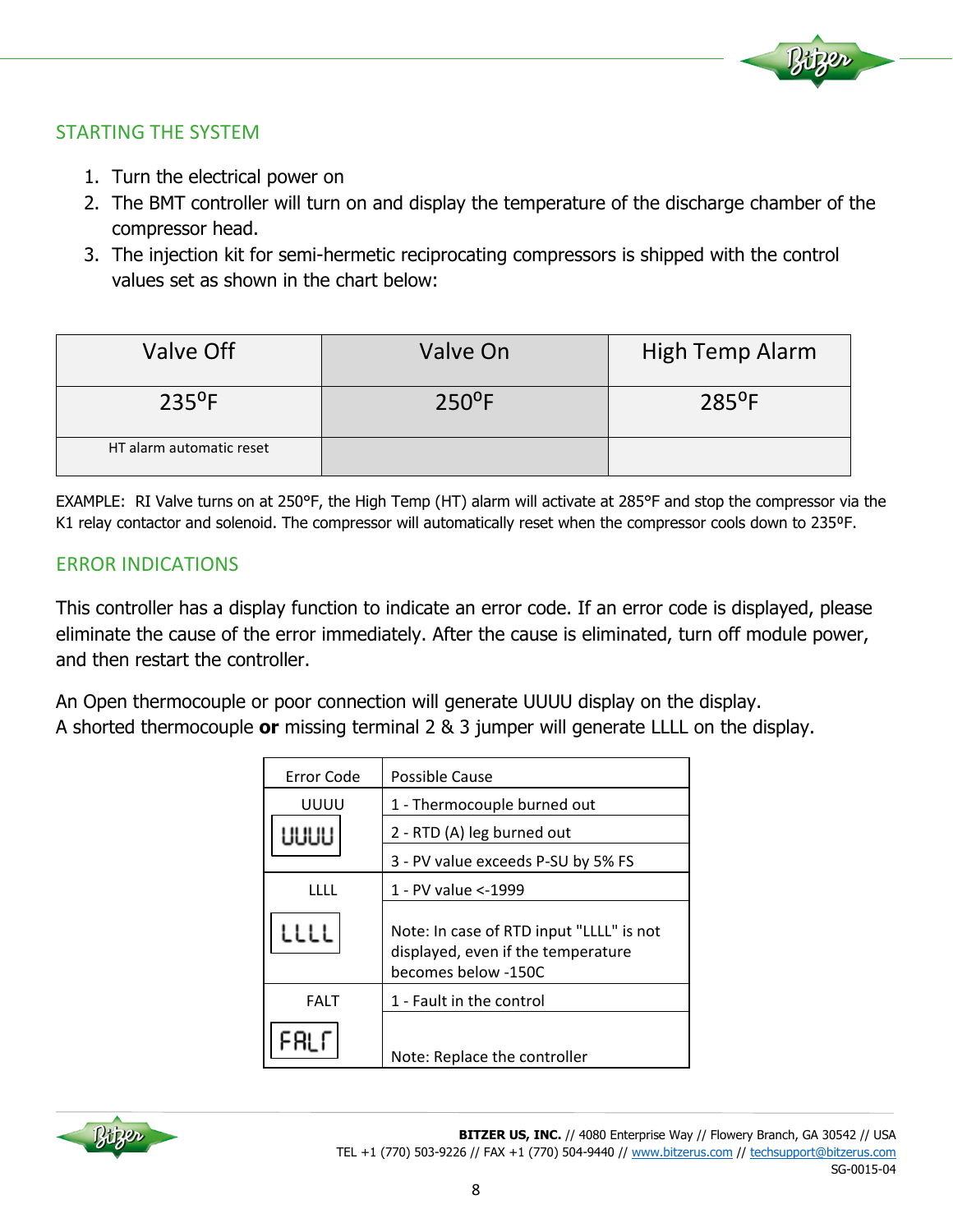# CONTROLLER SPECIFICATIONS

| Power                    | 100 (-15%) V to 240 (+10%) V AC, 50/60 Hz                 |
|--------------------------|-----------------------------------------------------------|
| supply                   | Power consumption: $\leq 6$ VA (at 100 V AC), $\leq 8$ VA |
|                          | (at 240 V AC),                                            |
| Operating                | Ambient temperature: - 10°C to +50°C                      |
| conditions               | Ambient humidity: $\leq 90\%$ RH (no condensation)        |
| Mounting                 | Panel mount, or                                           |
|                          | DIN rail or wall mount when using DIN rail                |
|                          | mounting adapter (separate order item)                    |
| <b>Dimensions</b>        | $H24 \times W48 \times D98$ mm                            |
| Weight                   | Approx. 150 g                                             |
| Case                     | Plastic (equivalent to non-combustibility grade           |
| materials                | UL94V-0)                                                  |
| IP rating of             | IP66 (equivalent to NEMA 4X)                              |
| front panel              | When installed with our genuine waterproof                |
|                          | packing.                                                  |
| <b>Terminal</b>          | Screw clamp terminal                                      |
| Finish color             | <b>Black</b>                                              |
| Certification   UL, C-UL |                                                           |
|                          | EU Directive LVD (2014/35/EU)                             |
| Compliance               | EN 61010-1                                                |
| CE                       | EN 61010-2-030                                            |
|                          | EMC (2014/30/EU)                                          |
|                          | EN 61326-1 (Table 2)                                      |
|                          | EN 55011 (Group 1 Class A)                                |
|                          | EN 61000-3-2 (Class A)                                    |
|                          | EN 61000-3-3                                              |
|                          | RoHS (2011/65/EU)                                         |
|                          | EN 50581                                                  |